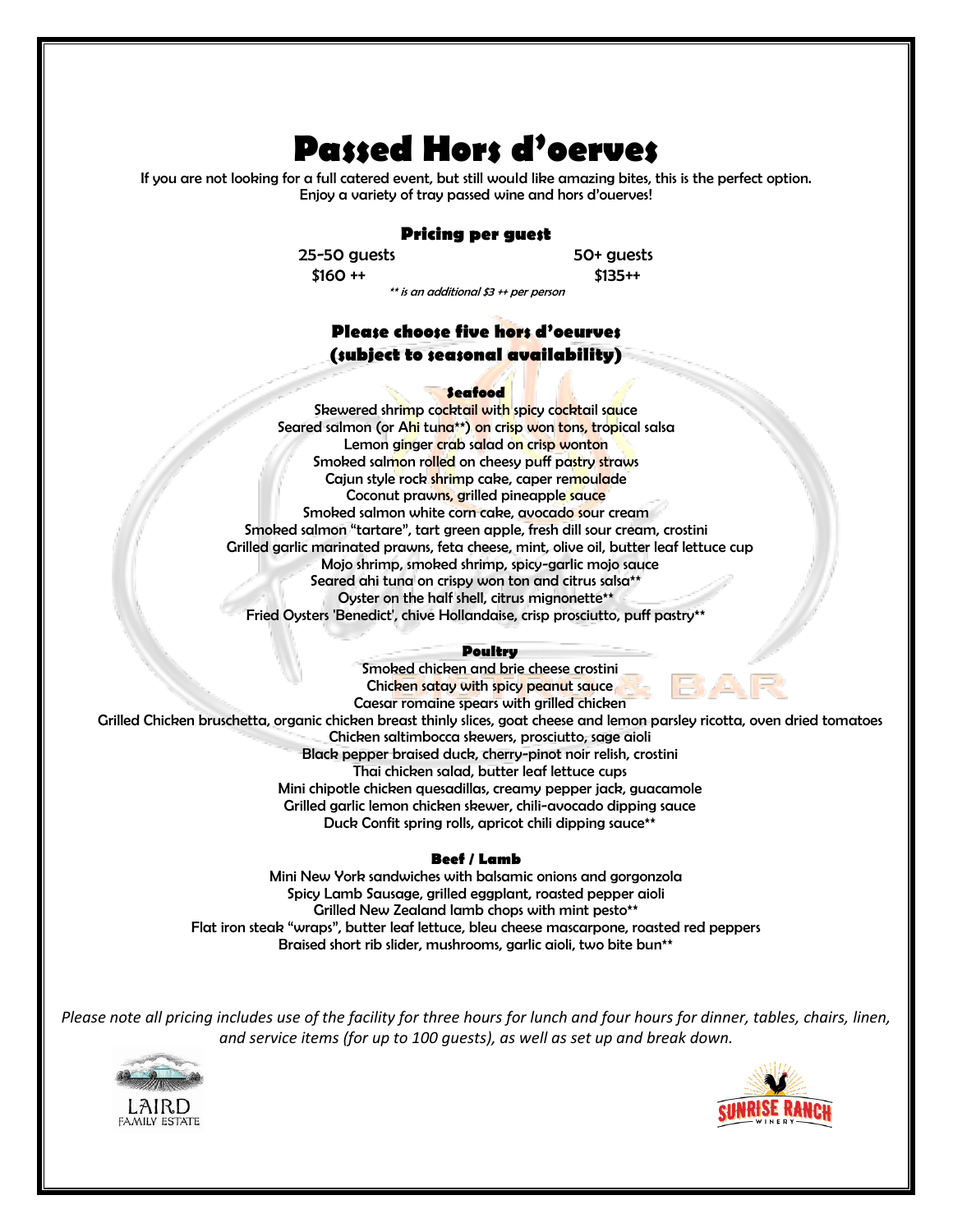#### **Pork**

Fume's Baby Back ribs, chipotle BBQ sauce\*\* Prosciutto wrapped asparagus with sage vinaigrette Grilled Assorted Caggiano Sausages, roasted red peppers, whole grain mustard aioli Niman ranch ham sandwiches, two bite buns, sharp white cheddar, red onion jam, spicy mustard Smoked pork tenderloin, apple chutney, garlic aioli, grilled artisan crouton Pulled pork slider, chipotle BBQ sauce, napa slaw, two bite bun Asiago soufflé Potatoes with apple wood smoked bacon

## **Vegetarian**

Polenta rounds with wild mushrooms, parmesan, fontina and asiago cheese Asian vegetable salad, English cucumber "crouton" spicy rice wine vinaigrette Belgian endive spears, diced chiogga beets, bleu cheese Asiago soufflé Potatoes, asiago, chives, roasted garlic aioli White bean and mushroom bruschetta, walnut sage pesto Stuffed crimini mushrooms, spinach, sundried tomato pesto, pine nuts and goat cheese Tortellini on skewers, lemon parmesan vinaigrette Portobello Mushroom & Focaccia Sandwiches, herb goat cheese, baby arugula, sundried tomato pesto Arancini, (risotto fritters) fontina, saffron, chive aioli Wild mushroom, brie, asiago crostini, truffle oil, chives Butternut squash-ginger soup sip, spicy pumpkin seeds, crème fraiche\*\* Grilled pear, goat cheese, port honey glaze, toasted pecans, crostini Fig, caramelized onions and gorgonzola flatbread Seared risotto cakes, spinach, gorgonzola, rosemary aioli Seasonal savory tart, (artichoke, goat cheese, roasted peppers) Iceberg wedge bite, heirloom cherry tomato, radish slice, blue cheese drizzle

# **Wines**

Laird Family Estate Pinot Grigio Laird Family Estate Cold Creek Chardonnay Laird Family Estate Pinot Noir Laird Family Estate Jillian's Red Blend

*Please note all pricing includes use of the facility for three hours for lunch and four hours for dinner, tables, chairs, linen, and service items (for up to 100 guests), as well as set up and break down.*